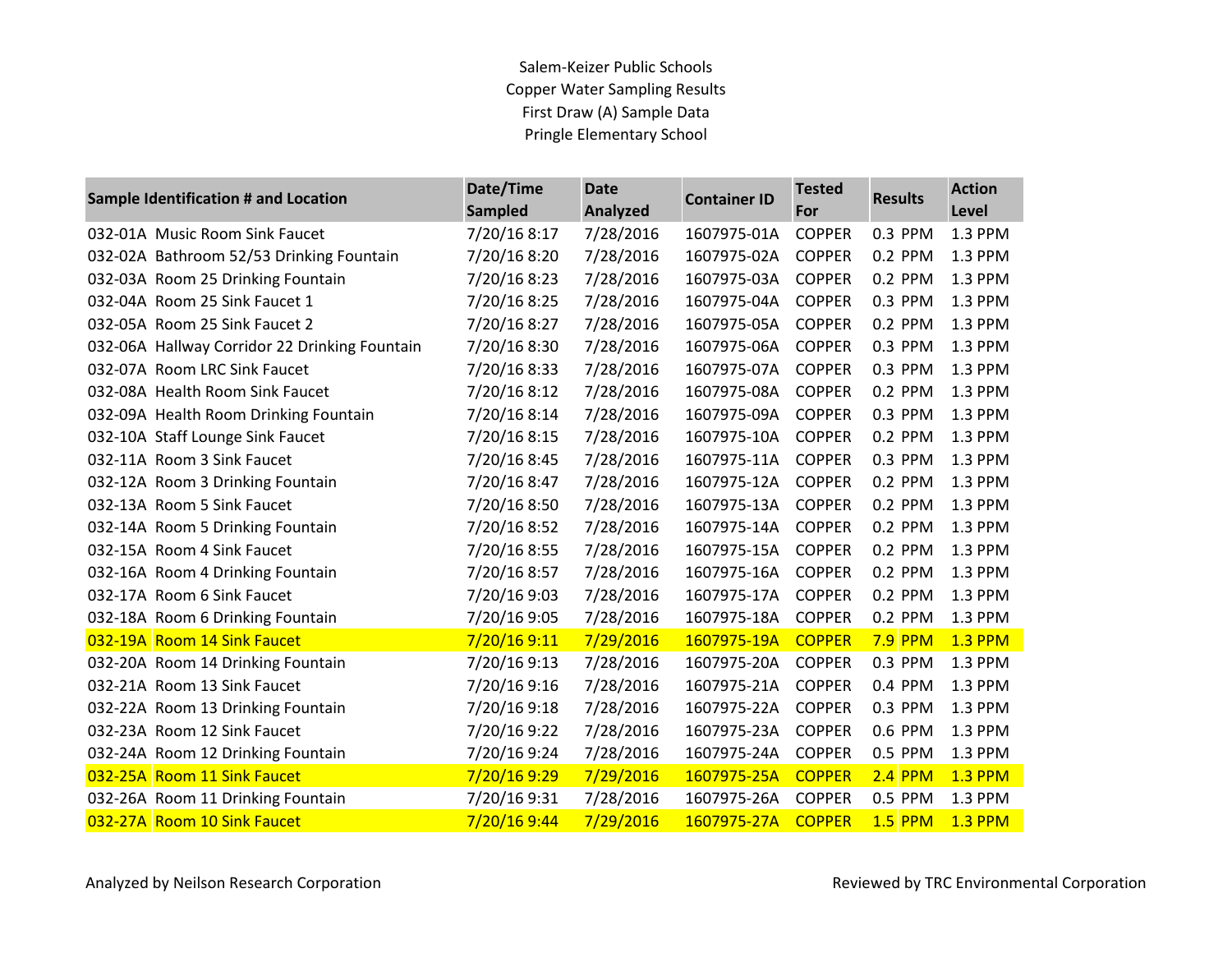## Salem-Keizer Public Schools Copper Water Sampling Results First Draw (A) Sample Data Pringle Elementary School

| 032-28A Room 10 Drinking Fountain          | 7/20/16 9:46  | 7/28/2016 | 1607975-28A | <b>COPPER</b> | 0.4 PPM | 1.3 PPM |
|--------------------------------------------|---------------|-----------|-------------|---------------|---------|---------|
| 032-29A Room 9 Sink Faucet                 | 7/20/16 9:50  | 7/28/2016 | 1607975-29A | <b>COPPER</b> | 0.4 PPM | 1.3 PPM |
| 032-30A Room 9 Drinking Fountain           | 7/20/16 9:52  | 7/28/2016 | 1607975-30A | <b>COPPER</b> | 0.4 PPM | 1.3 PPM |
| 032-31A Room 8 Sink Faucet                 | 7/20/16 9:57  | 7/28/2016 | 1607975-31A | <b>COPPER</b> | 0.2 PPM | 1.3 PPM |
| 032-32A Room 8 Drinking Fountain           | 7/20/16 9:59  | 7/28/2016 | 1607975-32A | <b>COPPER</b> | 0.3 PPM | 1.3 PPM |
| 032-33A Room 7 Sink Faucet                 | 7/20/16 10:06 | 7/28/2016 | 1607975-33A | <b>COPPER</b> | 0.2 PPM | 1.3 PPM |
| 032-34A Room 7 Drinking Fountain           | 7/20/16 10:08 | 7/28/2016 | 1607975-34A | <b>COPPER</b> | 0.3 PPM | 1.3 PPM |
| 032-35A Food Service Food Prep Sink Faucet | 7/20/16 10:15 | 7/28/2016 | 1607975-35A | <b>COPPER</b> | 0.3 PPM | 1.3 PPM |
| 032-36A Room 15 Sink Faucet                | 7/20/16 10:18 | 7/28/2016 | 1607975-36A | <b>COPPER</b> | 0.2 PPM | 1.3 PPM |
| 032-37A Room 15 Drinking Fountain          | 7/20/16 10:20 | 7/28/2016 | 1607975-37A | <b>COPPER</b> | 0.2 PPM | 1.3 PPM |
| 032-38A Room 23 Sink Faucet                | 7/20/16 10:23 | 7/28/2016 | 1607975-38A | <b>COPPER</b> | 0.4 PPM | 1.3 PPM |
| 032-39A Room 23 Drinking Fountain          | 7/20/16 10:25 | 7/28/2016 | 1607975-39A | <b>COPPER</b> | 0.3 PPM | 1.3 PPM |
| 032-40A Room 22 Sink Faucet                | 7/20/16 10:28 | 7/28/2016 | 1607975-40A | <b>COPPER</b> | 0.3 PPM | 1.3 PPM |
| 032-41A Room 22 Drinking Fountain          | 7/20/16 10:30 | 7/28/2016 | 1607975-41A | <b>COPPER</b> | 0.4 PPM | 1.3 PPM |
| 032-42A Room 21 Sink Faucet                | 7/20/16 10:34 | 7/28/2016 | 1607975-42A | <b>COPPER</b> | 0.3 PPM | 1.3 PPM |
| 032-43A Room 21 Drinking Fountain          | 7/20/16 10:36 | 7/28/2016 | 1607975-43A | <b>COPPER</b> | 0.4 PPM | 1.3 PPM |
| 032-44A Room 20 Sink Faucet                | 7/20/16 10:39 | 7/28/2016 | 1607975-44A | <b>COPPER</b> | 0.4 PPM | 1.3 PPM |
| 032-45A Room 20 Drinking Fountain          | 7/20/16 10:41 | 7/28/2016 | 1607975-45A | <b>COPPER</b> | 0.4 PPM | 1.3 PPM |
| 032-46A Room 19 Sink Faucet                | 7/20/16 10:45 | 7/28/2016 | 1607975-46A | <b>COPPER</b> | 0.3 PPM | 1.3 PPM |
| 032-47A Room 19 Drinking Fountain          | 7/20/16 10:47 | 7/28/2016 | 1607975-47A | <b>COPPER</b> | 0.3 PPM | 1.3 PPM |
| 032-48A Room 18 Sink Faucet                | 7/20/16 10:50 | 7/28/2016 | 1607975-48A | <b>COPPER</b> | 0.3 PPM | 1.3 PPM |
| 032-49A Room 18 Drinking Fountain          | 7/20/16 10:52 | 7/28/2016 | 1607975-49A | <b>COPPER</b> | 0.3 PPM | 1.3 PPM |
| 032-50A Primary Den Drinking Fountain      | 7/20/16 10:55 | 7/28/2016 | 1607975-50A | <b>COPPER</b> | 0.5 PPM | 1.3 PPM |
| 032-51A Room 2 Sink Faucet                 | 7/20/16 10:58 | 7/28/2016 | 1607975-51A | <b>COPPER</b> | 0.2 PPM | 1.3 PPM |
| 032-52A Room 2 Drinking Fountain           | 7/20/16 11:00 | 7/28/2016 | 1607975-52A | <b>COPPER</b> | 0.3 PPM | 1.3 PPM |
| 032-53A Room 1 Sink Faucet                 | 7/20/16 11:02 | 7/28/2016 | 1607975-53A | <b>COPPER</b> | 0.3 PPM | 1.3 PPM |
| 032-54A Room 1 Drinking Fountain           | 7/20/16 11:04 | 7/28/2016 | 1607975-54A | <b>COPPER</b> | 0.3 PPM | 1.3 PPM |
| 032-55A Room DLC 16 Sink Faucet            | 7/20/16 11:07 | 7/28/2016 | 1607975-55A | <b>COPPER</b> | 0.2 PPM | 1.3 PPM |
| 032-56A Room DLC 16 Drinking Fountain      | 7/20/16 11:09 | 7/28/2016 | 1607975-56A | <b>COPPER</b> | 0.4 PPM | 1.3 PPM |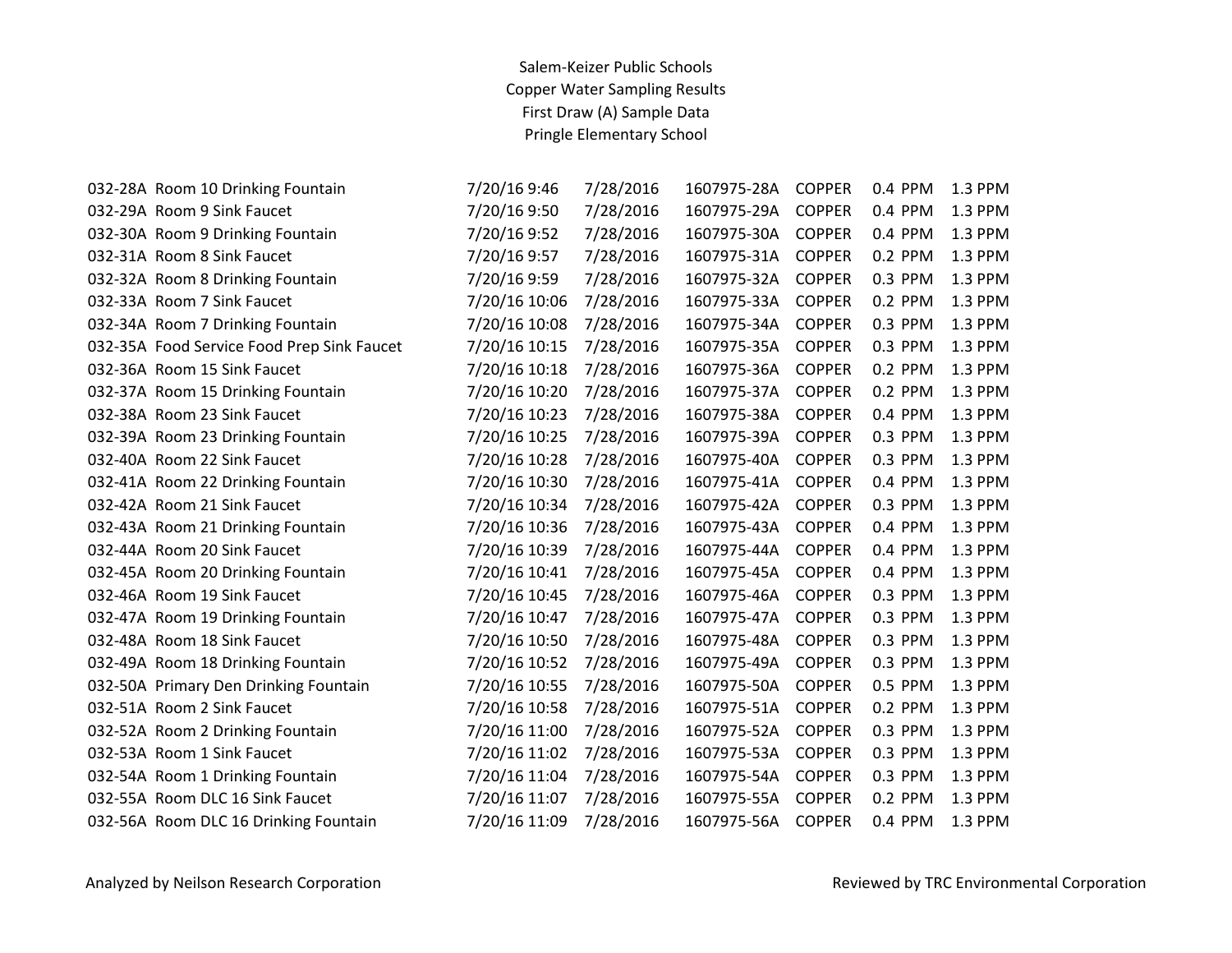Salem-Keizer Public Schools Copper Water Sampling Results First Draw (A) Sample Data Pringle Elementary School

EPA Action Level for Copper in Schools is 1.3 PPM

SKPS Action Level for Copper is 1.3 PPM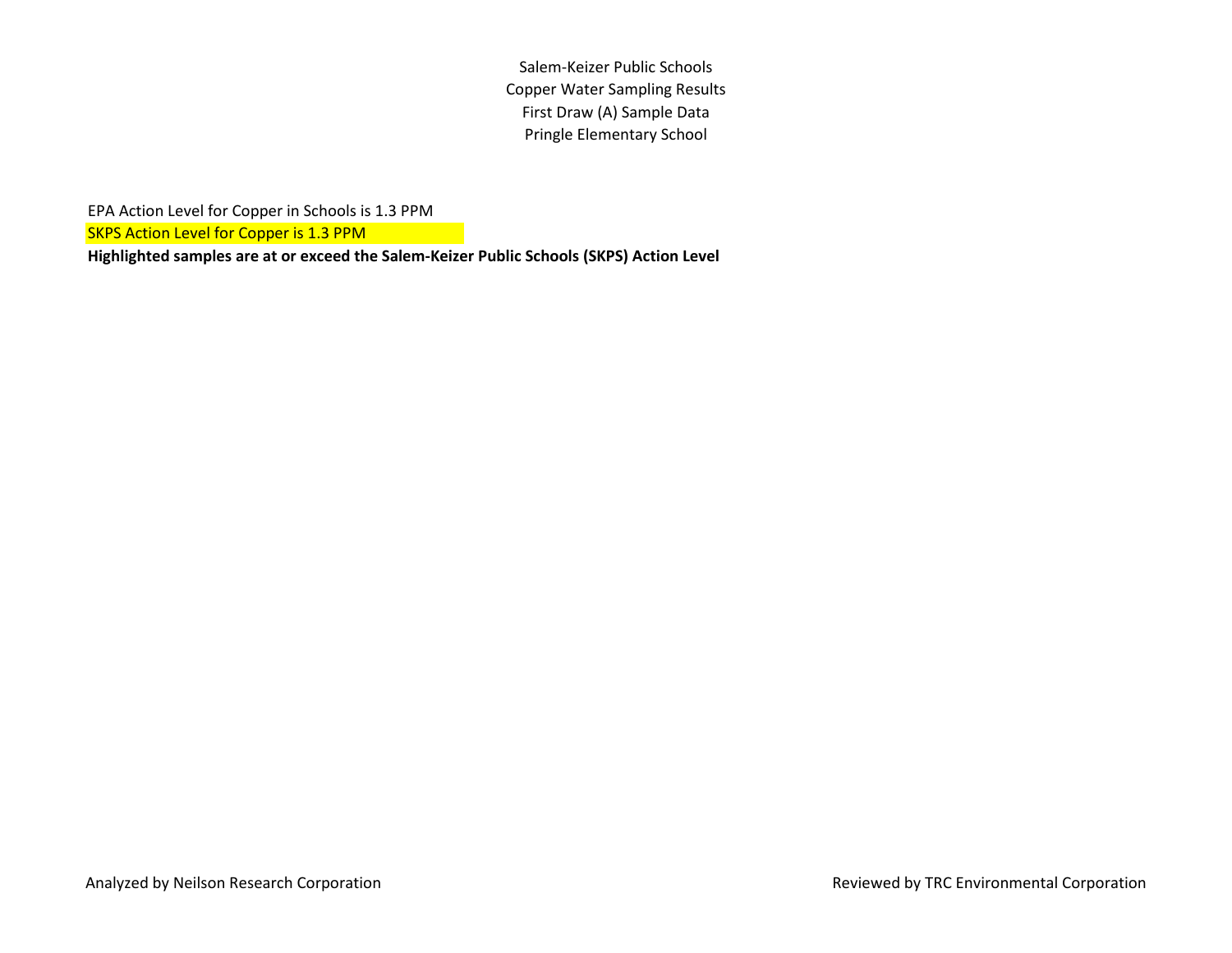## Salem-Keizer Public Schools Copper Water Sampling Results Flushed (B) Sample Data Pringle Elementary School

| <b>Sample Identification # and Location</b> | Date/Time<br><b>Sampled</b> | <b>Date</b><br><b>Analyzed</b> | <b>Container ID</b> | <b>Tested</b><br>For | <b>Results</b> | <b>Action</b><br>Level |
|---------------------------------------------|-----------------------------|--------------------------------|---------------------|----------------------|----------------|------------------------|
| 032-01B Music Room Sink Faucet              | 7/20/16 8:18                | 8/16/2016                      | 1607976-01A         | <b>COPPER</b>        | 0.6 PPM        | 1.3 PPM                |
| 032-03B Room 25 Drinking Fountain           | 7/20/16 8:24                | 8/16/2016                      | 1607976-03A         | <b>COPPER</b>        | 0.3 PPM        | 1.3 PPM                |
| 032-08B Health Room Sink Faucet             | 7/20/16 8:13                | 8/16/2016                      | 1607976-08A         | <b>COPPER</b>        | 0.3 PPM        | 1.3 PPM                |
| 032-09B Health Room Drinking Fountain       | 7/20/16 8:15                | 8/16/2016                      | 1607976-09A         | <b>COPPER</b>        | 0.3 PPM        | 1.3 PPM                |
| 032-15B Room 4 Sink Faucet                  | 7/20/16 8:56                | 8/16/2016                      | 1607976-15A         | <b>COPPER</b>        | 0.2 PPM        | 1.3 PPM                |
| 032-19B Room 14 Sink Faucet                 | 7/20/16 9:12                | 8/16/2016                      | 1607976-19A         | <b>COPPER</b>        | 0.3 PPM        | 1.3 PPM                |
| 032-21B Room 13 Sink Faucet                 | 7/20/16 9:17                | 8/16/2016                      | 1607976-21A         | <b>COPPER</b>        | 0.3 PPM        | 1.3 PPM                |
| 032-23B Room 12 Sink Faucet                 | 7/20/16 9:23                | 8/16/2016                      | 1607976-23A         | <b>COPPER</b>        | 0.4 PPM        | 1.3 PPM                |
| 032-25B Room 11 Sink Faucet                 | 7/20/16 9:30                | 8/16/2016                      | 1607976-25A         | <b>COPPER</b>        | 0.5 PPM        | 1.3 PPM                |
| 032-27B Room 10 Sink Faucet                 | 7/20/16 9:45                | 8/16/2016                      | 1607976-27A         | <b>COPPER</b>        | 0.4 PPM        | 1.3 PPM                |
| 032-28B Room 10 Drinking Faucet             | 7/20/16 9:47                | 8/16/2016                      | 1607976-28A         | <b>COPPER</b>        | $0.4$ PPM      | 1.3 PPM                |
| 032-29B Room 9 Sink Faucet                  | 7/20/16 9:51                | 8/16/2016                      | 1607976-29A         | <b>COPPER</b>        | 0.4 PPM        | 1.3 PPM                |
| 032-31B Room 8 Sink Faucet                  | 7/20/16 9:58                | 8/16/2016                      | 1607976-31A         | <b>COPPER</b>        | $0.3$ PPM      | 1.3 PPM                |

EPA Action Level for Copper in Schools is 1.3 PPM

SKPS Action Level for Copper is 1.3 PPM

**Highlighted samples are at or exceed the Salem-Keizer**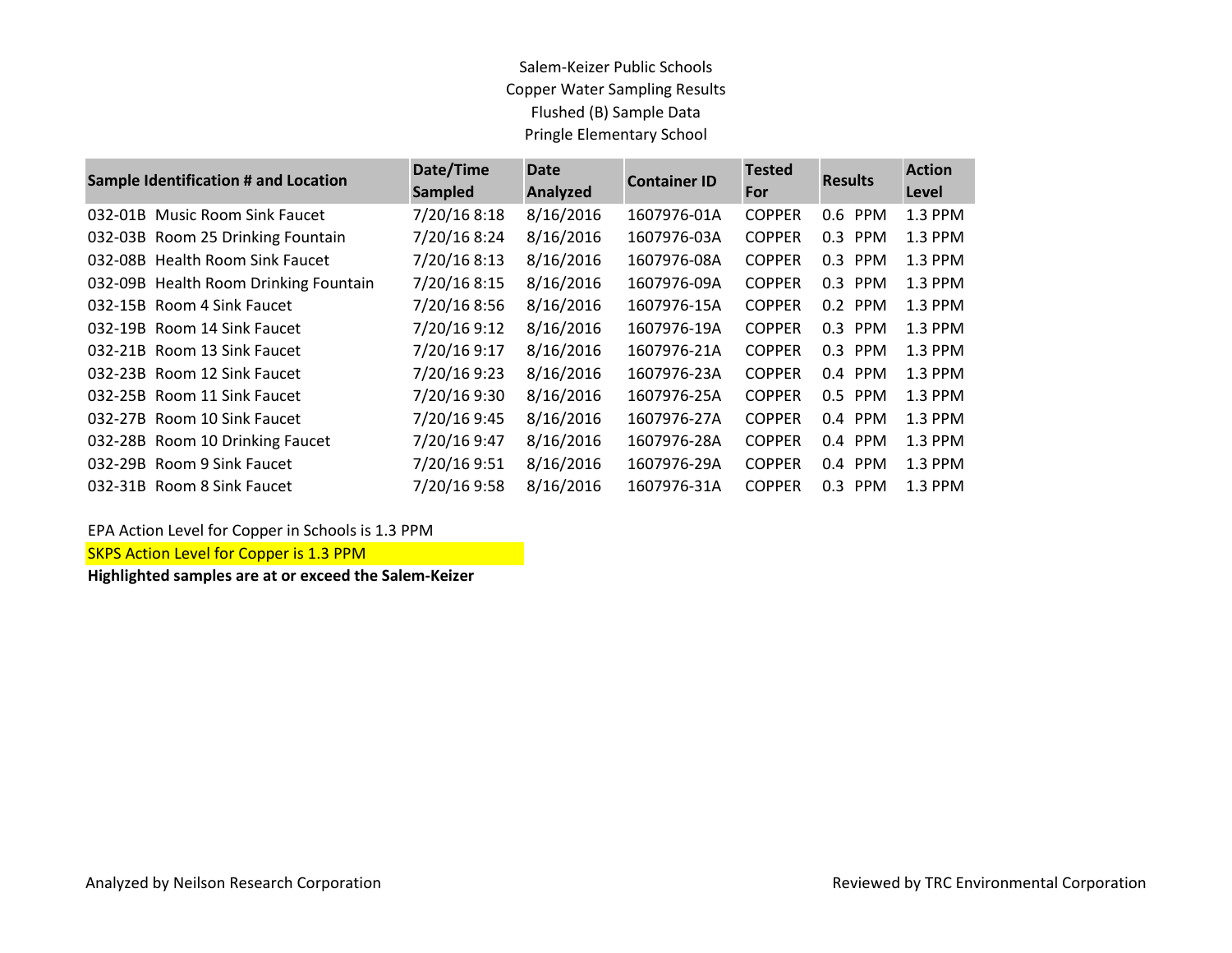Salem-Keizer Public Schools Copper Water Sampling Results First Draw (C) Sample Data Pringle Elementary School

| <b>Sample Identification # and Location</b> | Date/Time<br><b>Sampled</b> | Date Analyzed Container ID |       | <b>Tested</b><br>For | <b>Results</b> | <b>Action</b><br>Level |
|---------------------------------------------|-----------------------------|----------------------------|-------|----------------------|----------------|------------------------|
| 032-01C Music Room Sink Faucet              | 9/22/2016 4:48              | 9/26/2016                  | 57933 | <b>COPPER</b>        | 0.5 PPM        | 1.3 PPM                |
| 032-03C Room 25 Drinking Fountain           | 9/22/2016 4:51              | 9/26/2016                  | 57934 | <b>COPPER</b>        | $0.2$ PPM      | $1.3$ PPM              |
| 032-08C Health Room Sink Faucet             | 9/22/2016 4:54              | 9/26/2016                  | 57935 | <b>COPPER</b>        | $0.2$ PPM      | $1.3$ PPM              |
| 032-09C Health Room Drinking Fountain       | 9/22/2016 4:55              | 9/26/2016                  | 57936 | <b>COPPER</b>        | $0.2$ PPM      | $1.3$ PPM              |
| 032-15C Room 4 Sink Faucet                  | 9/22/2016 4:59              | 9/26/2016                  | 57937 | <b>COPPER</b>        | $0.2$ PPM      | $1.3$ PPM              |
| 032-19C Room 14 Sink Faucet                 | 9/22/2016 5:02              | 9/26/2016                  | 57938 | <b>COPPER</b>        | $0.3$ PPM      | $1.3$ PPM              |
| 032-21C Room 13 Sink Faucet                 | 9/22/2016 5:04              | 9/26/2016                  | 57939 | <b>COPPER</b>        | $0.4$ PPM      | $1.3$ PPM              |
| 032-23C Room 12 Sink Faucet                 | 9/22/2016 5:06              | 9/26/2016                  | 57940 | <b>COPPER</b>        | $0.3$ PPM      | $1.3$ PPM              |
| 032-25C Room 11 Sink Faucet                 | 9/22/2016 5:08              | 9/26/2016                  | 57941 | <b>COPPER</b>        | $0.3$ PPM      | $1.3$ PPM              |
| 032-27C Room 10 Sink Faucet                 | 9/22/2016 5:11              | 9/26/2016                  | 57942 | <b>COPPER</b>        | $0.3$ PPM      | 1.3 PPM                |
| 032-28C Room 10 Drinking Fountain           | 9/22/2016 5:11              | 9/26/2016                  | 57943 | <b>COPPER</b>        | 0.3 PPM        | 1.3 PPM                |
| 032-29C Room 9 Sink Faucet                  | 9/22/2016 5:14              | 9/26/2016                  | 57944 | <b>COPPER</b>        | 0.6 PPM        | $1.3$ PPM              |
| 032-31C Room 8 Sink Faucet                  | 9/22/2016 5:16              | 9/26/2016                  | 57945 | <b>COPPER</b>        | $0.4$ PPM      | $1.3$ PPM              |

EPA Action Level for Copper in Schools is 1.3 PPM

**SKPS Action Level for Copper is 1.3 PPM**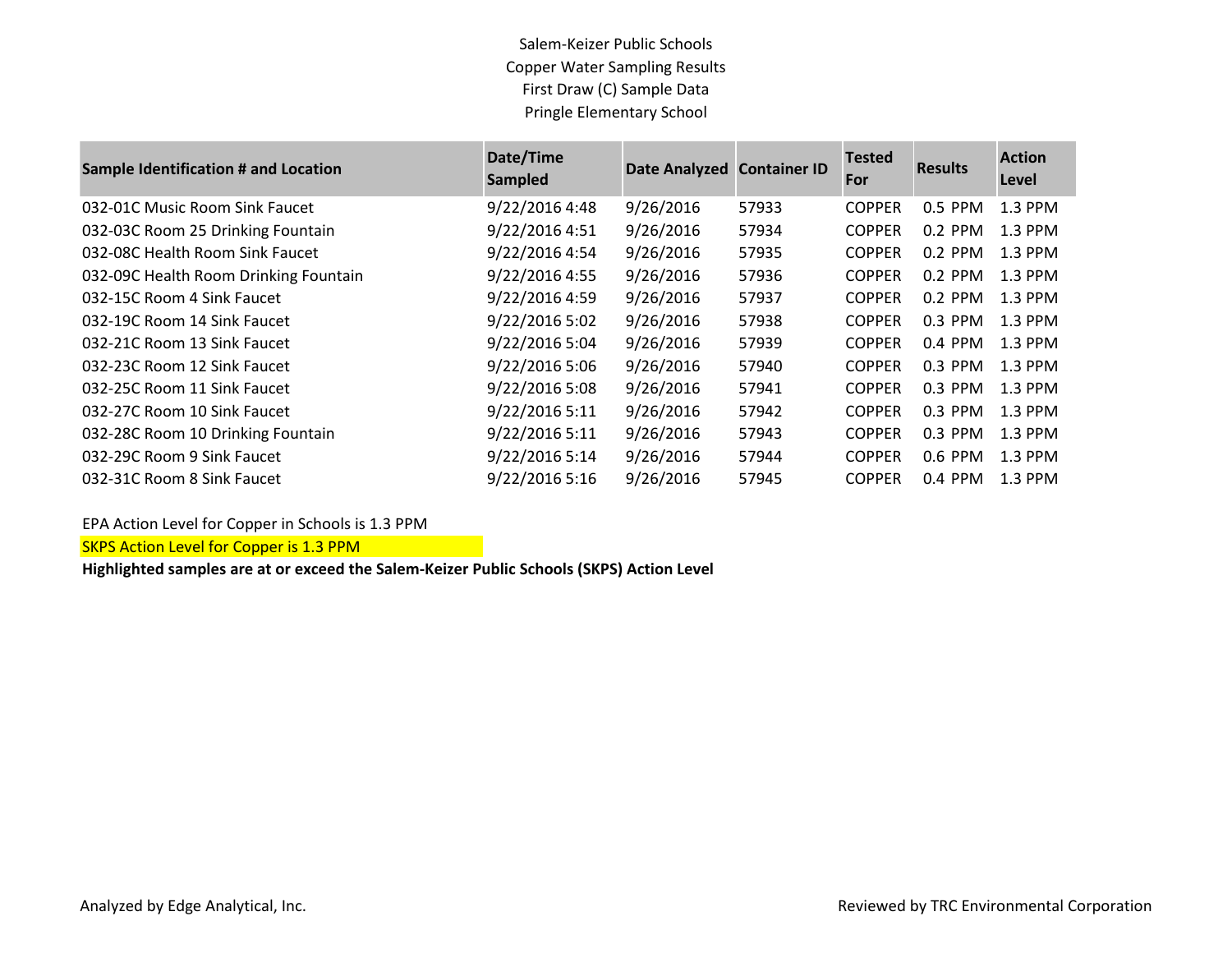Salem-Keizer Public Schools Copper Water Sampling Results Flushed (D) Sample Data Pringle Elementary School

| <b>Sample Identification # and Location</b> | Date/Time<br><b>Sampled</b> | Date Analyzed Container ID |       | <b>Tested</b><br>For | <b>Results</b> | <b>Action</b><br>Level |
|---------------------------------------------|-----------------------------|----------------------------|-------|----------------------|----------------|------------------------|
| 032-08D Health Room Sink Faucet             | 9/21/2016 4:55              | 10/3/2016                  | 59928 | <b>COPPER</b>        | $0.2$ PPM      | 1.3 PPM                |
| 032-09D Health Room Drinking Fountain       | 9/21/2016 4:56              | 10/3/2016                  | 59929 | <b>COPPER</b>        | $0.2$ PPM      | $1.3$ PPM              |
| 032-25D Room 11 Sink Faucet                 | 9/21/2016 5:09              | 10/3/2016                  | 59930 | <b>COPPER</b>        | $0.3$ PPM      | $1.3$ PPM              |
| 032-27D Room 10 Sink Faucet                 | 9/21/2016 5:12              | 10/3/2016                  | 59931 | <b>COPPER</b>        | $0.3$ PPM      | $1.3$ PPM              |
| 032-29D Room 9 Sink Faucet                  | 9/21/2016 5:15              | 10/3/2016                  | 59932 | <b>COPPER</b>        | $0.3$ PPM      | $1.3$ PPM              |
| 032-31D Room 8 Sink Faucet                  | 9/21/2016 5:17              | 10/3/2016                  | 59933 | <b>COPPER</b>        | $0.2$ PPM      | $1.3$ PPM              |

EPA Action Level for Copper in Schools is 1.3 PPM

**SKPS Action Level for Copper is 1.3 PPM**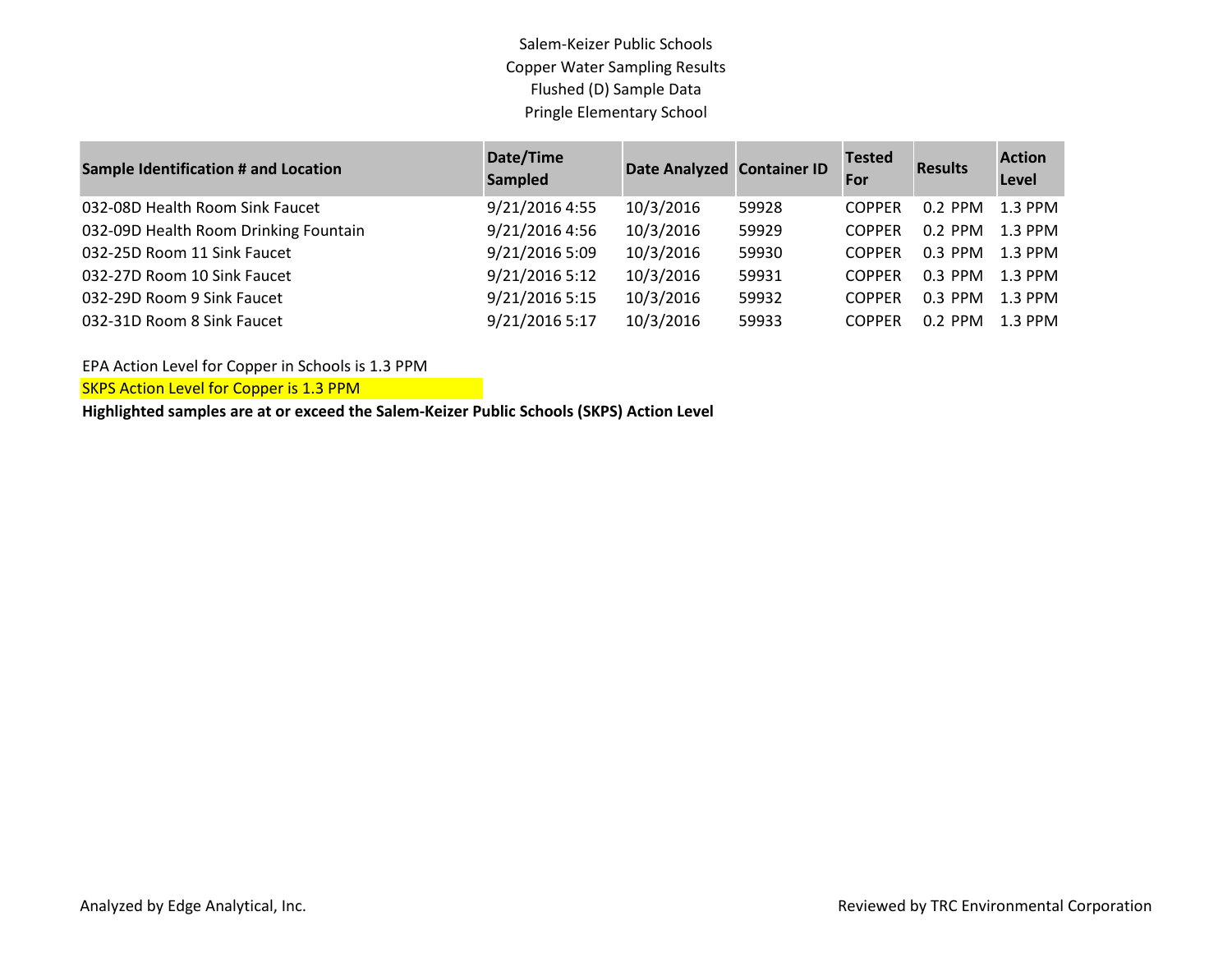Salem-Keizer Public Schools Copper Water Sampling Results First Draw (E) Sample Data Pringle Elementary School

| <b>Sample Identification # and Location</b> | Date/Time<br><b>Sampled</b> | Date Analyzed Container ID |       | <b>Tested</b><br>For | <b>Results</b>    | <b>Action</b><br>Level |
|---------------------------------------------|-----------------------------|----------------------------|-------|----------------------|-------------------|------------------------|
| 032-08E Health Room Sink Faucet             | 4/6/2017 7:17               | 4/11/2017                  | 18118 | <b>COPPER</b>        | 0.1<br><b>PPM</b> | 1.3 PPM                |
| 032-09E Health Room Drinking Fountain       | 4/6/2017 7:19               | 4/11/2017                  | 18119 | <b>COPPER</b>        | 0.2<br><b>PPM</b> | $1.3$ PPM              |
| 032-25E Room 11 Sink Faucet                 | 4/6/2017 7:24               | 4/11/2017                  | 18120 | <b>COPPER</b>        | 0.3<br><b>PPM</b> | 1.3 PPM                |
| 032-27E Room 10 Sink Faucet                 | 4/6/2017 7:26               | 4/11/2017                  | 18121 | <b>COPPER</b>        | <b>PPM</b><br>0.3 | $1.3$ PPM              |
| 032-29E Room 9 Sink Faucet                  | 4/6/2017 7:29               | 4/11/2017                  | 18122 | <b>COPPER</b>        | 0.3<br><b>PPM</b> | $1.3$ PPM              |
| 032-31E Room 8 Sink Faucet                  | 4/6/2017 7:31               | 4/11/2017                  | 18123 | <b>COPPER</b>        | <b>PPM</b><br>0.2 | $1.3$ PPM              |

EPA Action Level for Copper in Schools is 1.3 PPM

**SKPS Action Level for Copper is 1.3 PPM**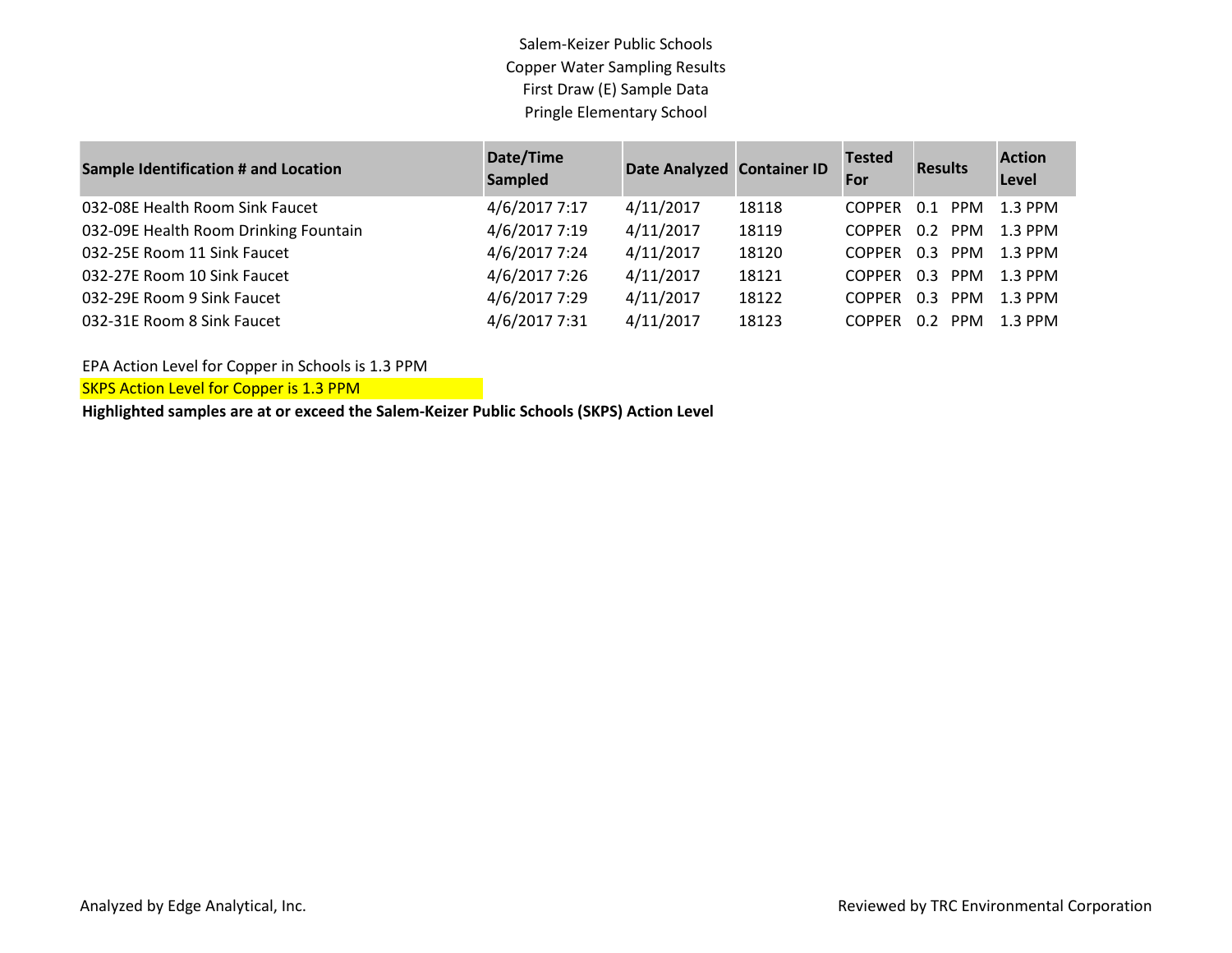Salem-Keizer Public Schools Copper Water Sampling Results First Draw (G) Sample Data Pringle Elementary School

| Sample Identification # and Location | Date/Time<br><b>Sampled</b> | <b>Date</b><br>Analyzed | <b>Container ID</b> | <b>Tested</b> | <b>Results</b> | <b>Action</b><br>Level |
|--------------------------------------|-----------------------------|-------------------------|---------------------|---------------|----------------|------------------------|
| 032-25G Room 11 Sink Faucet          | 9/1/2017 8:01               | 9/5/2017                | 50663               | COPPER 0.2    | <b>PPM</b>     | 1.3 PPM                |

EPA Action Level for Copper in Schools is 1.3 PPM

**SKPS Action Level for Copper is 1.3 PPM**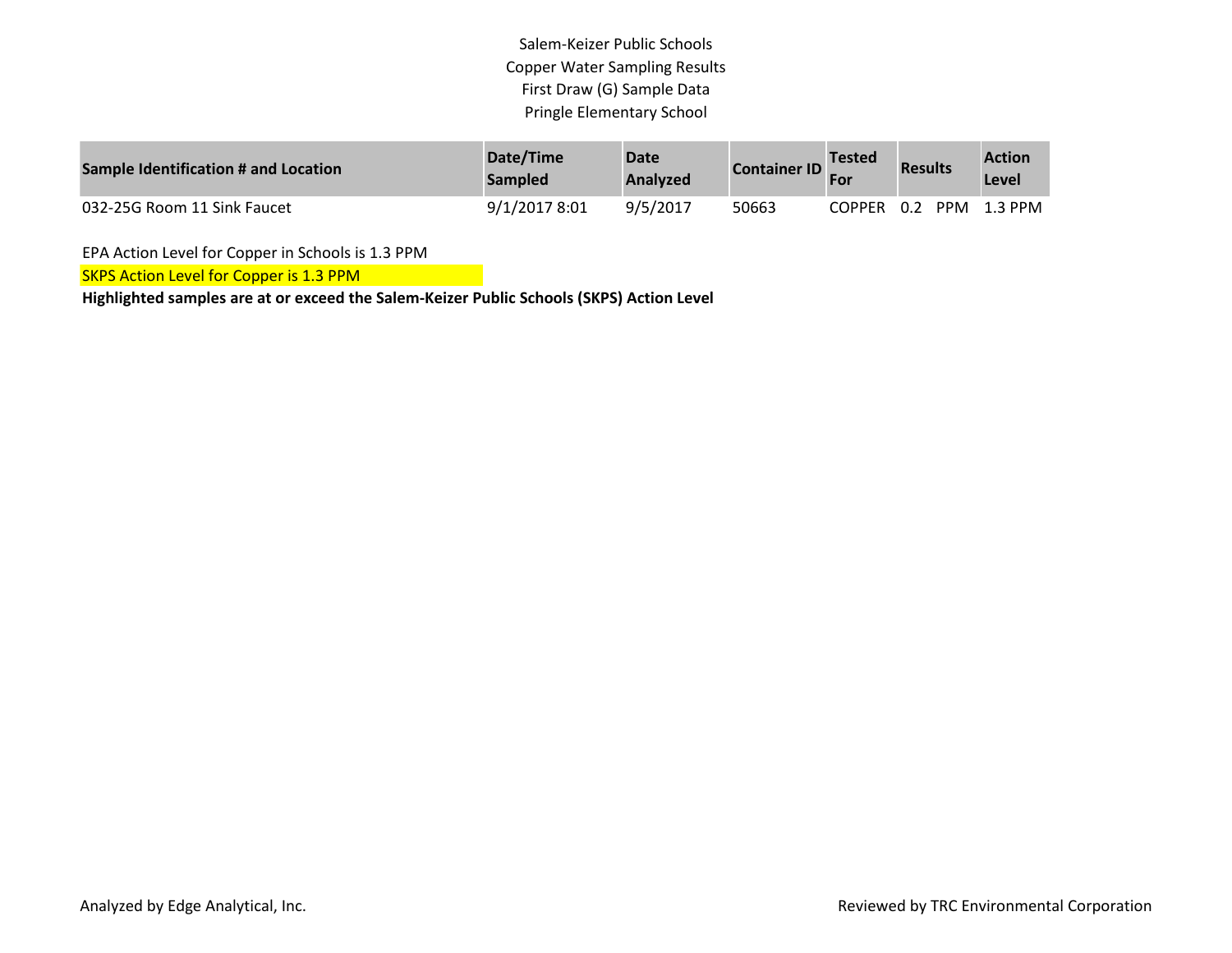Salem-Keizer Public Schools Copper Water Sampling Results First Draw (G) Sample Data Pringle Elementary School

| Sample Identification # and Location | Date/Time Sampled           | <b>Date</b><br><b>Analyzed</b> | <b>Container ID</b> | <b>Tested</b> | <b>Results</b> | <b>Action</b><br>Level |
|--------------------------------------|-----------------------------|--------------------------------|---------------------|---------------|----------------|------------------------|
| 032-08G Health Room Sink Faucet      | 8/4/2017 7:50:00AM 8/7/2017 |                                | 43363               | COPPER 0.2    |                | PPM 1.3 PPM            |

EPA Action Level for Copper in Schools is 1.3 PPM

**SKPS Action Level for Copper is 1.3 PPM**